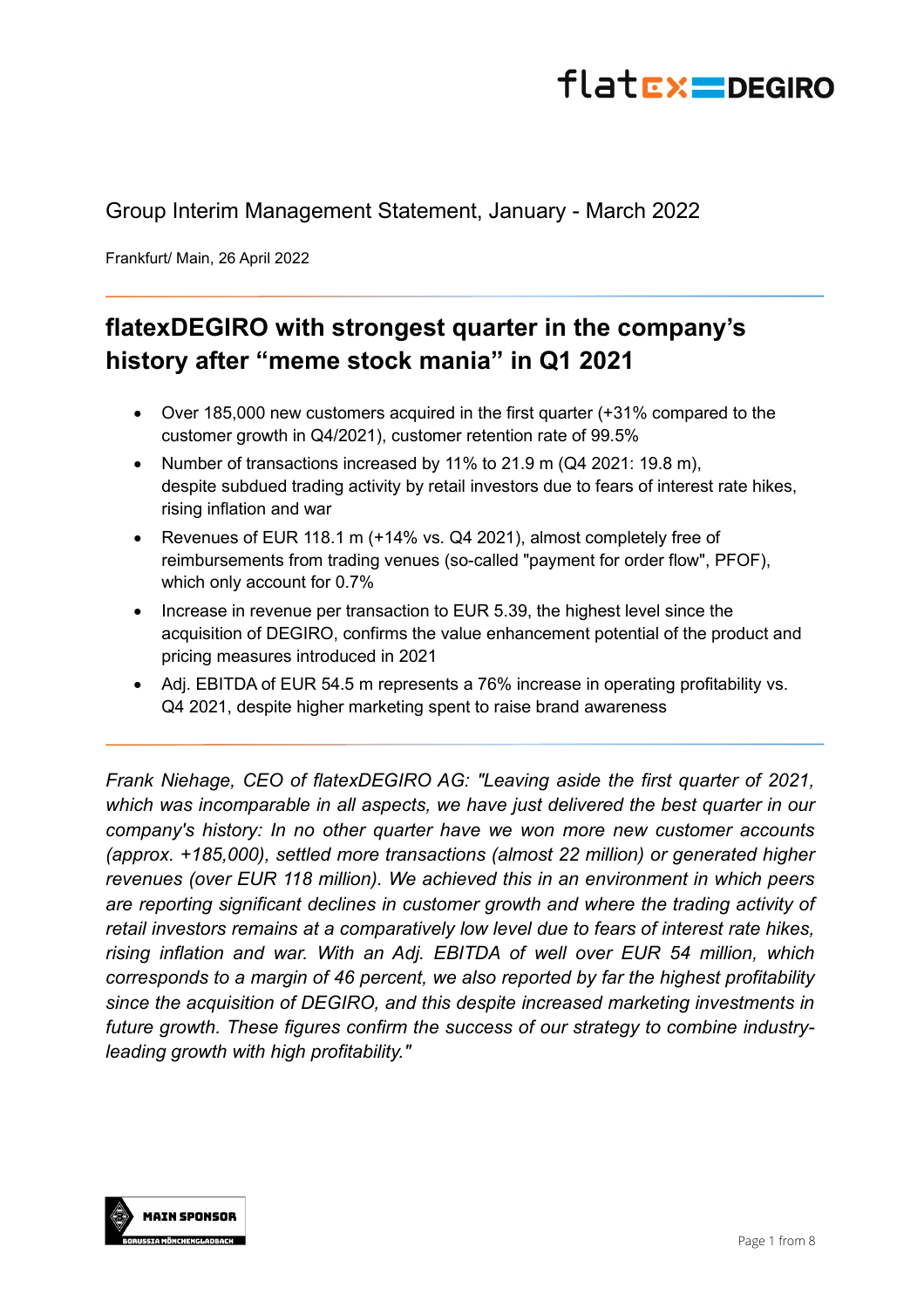

### **Major Events**

#### • **Documentary "True Stories of Investing" successfully broadcasted**

With "True Stories of Investing", flatexDEGIRO launched a documentary together with Discovery at the end of January 2022 to demystify investing and to convey important basics that every retail investor needs to know.

The documentary explains the difference between active and passive investing, how to diversify risk across sectors, regions and time, and how investing can actually contribute to a better world. Behavioural scientists and pioneers such as Hersh Shefrin (professor at Santa Clara University and best-selling author of Beyond Greed and Fear) and Wendy De La Rosa (TED speaker and PhD student at Stanford University) explain how investing requires mental discipline to avoid being tricked by one's own psychology and succumbing to phenomena such as FOMO (Fear Of Missing Out), cognitive biases, as well as tendencies towards self-affirmation and the perpetuation of historical values.

Well over 1.2 million viewers in all major European countries had watched the documentary by the end of the first quarter of 2022, which was subsequently added to the Discovery+ media library.

All episodes of the documentary can be found on the websites of our brands DEGIRO and flatex, for example at DEGIRO.co.uk > Knowledge > Documentary (link).

#### • **Robo-Advisory in partnership with Whitebox**

At the end of March 2022, flatexDEGIRO signed a Memorandum of Understanding (MoU) with its long-standing B2B partner and digital asset manager Whitebox, one of the leading independent robo-advisors for retail investors. Together, flatexDEGIRO and Whitebox will offer flatexDEGIRO customers a fully digital investment solution. The aim is to roll out the new product first at flatex Germany in summer 2022.

The partnership enables flatexDEGIRO to offer its customers access to an additional, very attractive and convenient form of investment. Customers who were previously less active in trading will benefit from this in particular. In addition, new customer groups can be addressed who are generally looking for support with sustainable and long-term investments in the capital market. Offering digital asset management in the form of roboadvisory is the next, logical step in the verticalisation of flatexDEGIRO's European brokerage platform.

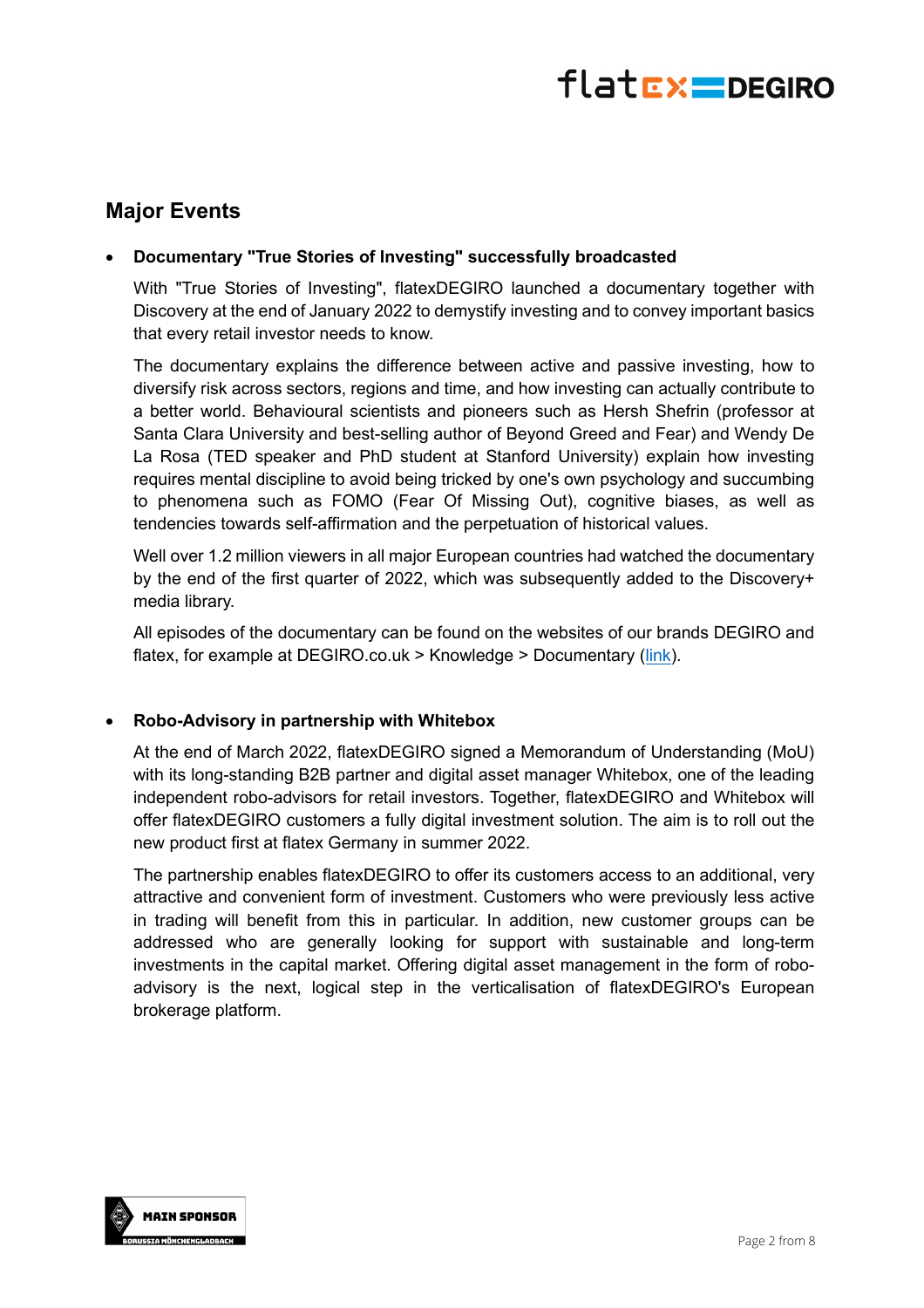

#### • **flatexDEGIRO with double triple in customer awards**

DEGIRO was once again named "Best Stockbroker 2021" in Spain, Portugal and Italy by Rankia, one of the world's leading financial communities with more than 600,000 registered users. In Spain, the top position was achieved for the sixth time in a row, in Portugal for the third time in a row. In Italy, the awards were presented for the first time.

In April 2022, flatex took three first places in its German home market in the highly regarded customer vote of "Brokerwahl". flatex achieved the top ranking as "Best Online Broker", best "ETF & Funds Broker" as well as best "Daytrade Broker", with votes of almost 81,000 traders, savers and investors. As the only provider, flatex thus covers the entire range of online brokerage in outstanding form. DEGIRO was also able to convince in the survey and secured a third place in Germany (Futures Broker) as well as three further top 10 rankings (Online Broker, ETF & Funds Broker and Daytrade Broker). ViTrade, the high-performance platform for professional brokerage within the flatexDEGIRO Group, came in an excellent fifth place among particularly trading-active customers (Daytrade Broker), despite its strongly focused customer base.

### **Upcoming Growth Initiatives**

#### • **Direct trading of cryptocurrencies in preparation**

flatexDEGIRO is working towards enabling its customers to trade cryptocurrencies directly in the near future. This will be realised together with a renowned partner. The Management Board is confident that it will be able to communicate further details in the course of the second quarter 2022.

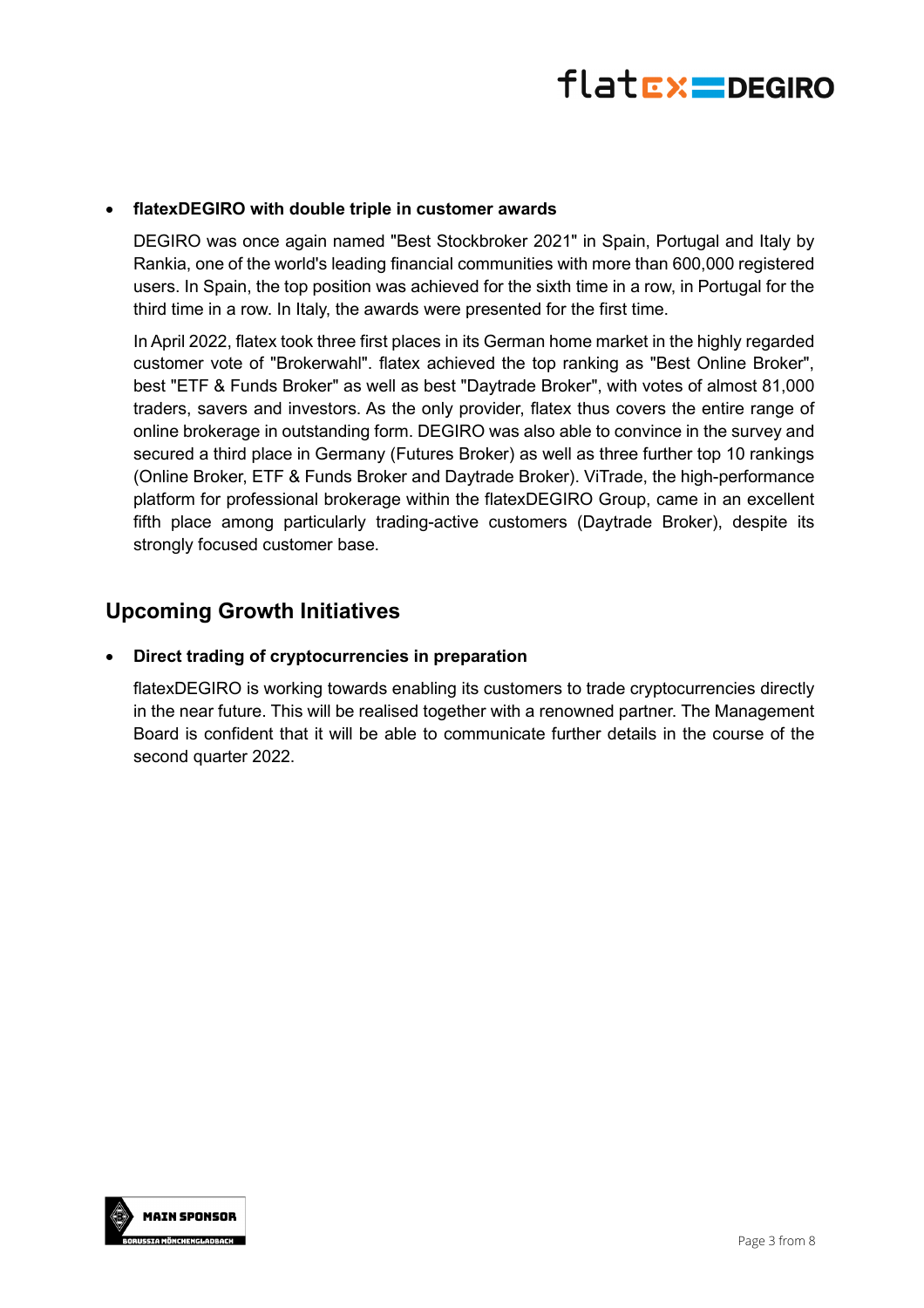

### **Financial Position and Results of Operations**

*Muhamad Chahrour, CFO of flatexDEGIRO AG and CEO of DEGIRO: "The strong figures for the first quarter reflect the steady improvements in our customer offering and the successful implementation of key value drivers. Eearly and late trading via Tradegate, which has been available since August 2021, has been very well received by DEGIRO customers. The same applies to the ETP offering of our European partners BNP Paribas and Société Générale, which is available in several DEGIRO-markets since December. The change in DEGIRO's pricing structure has the expected effect. Compared to the average of the last three quarters, we were thus able to increase revenue per transaction by almost EUR 0.50 to EUR 5.39, despite subdued trading activity, especially in the US market. Annualised average revenue per user (ARPU) stood at EUR 221 in the first quarter of 2022, a peak compared to previous quarters and a confirmation of the continued high quality of our customer base."* 

## **Key Figures**

|               | Q1 2022 | Q4 2021 | Change in % |
|---------------|---------|---------|-------------|
|               |         |         |             |
| m             | 2.21    | 2.06    | $+7.0$      |
| k             | 185     | 141     | $+31.0$     |
| m             | 21.9    | 19.8    | $+10.6$     |
|               |         |         |             |
| EUR m         | 118.1   | 103.4   | $+14.2$     |
| <b>EUR</b>    | 221     | 207     | $+6.8$      |
| EUR m         | 51.7    | 28.8    | $+79.5$     |
| %             | 43.8    | 27.9    | $+57.0$     |
| EUR m         | 54.5    | 31.0    | $+75.8$     |
| $\frac{0}{0}$ | 46.1    | 30.0    | $+53.9$     |
| EUR m         | 72.9    | 48.4    | $+50.6$     |
| %             | 61.7    | 46.8    | $+31.9$     |
|               |         |         |             |

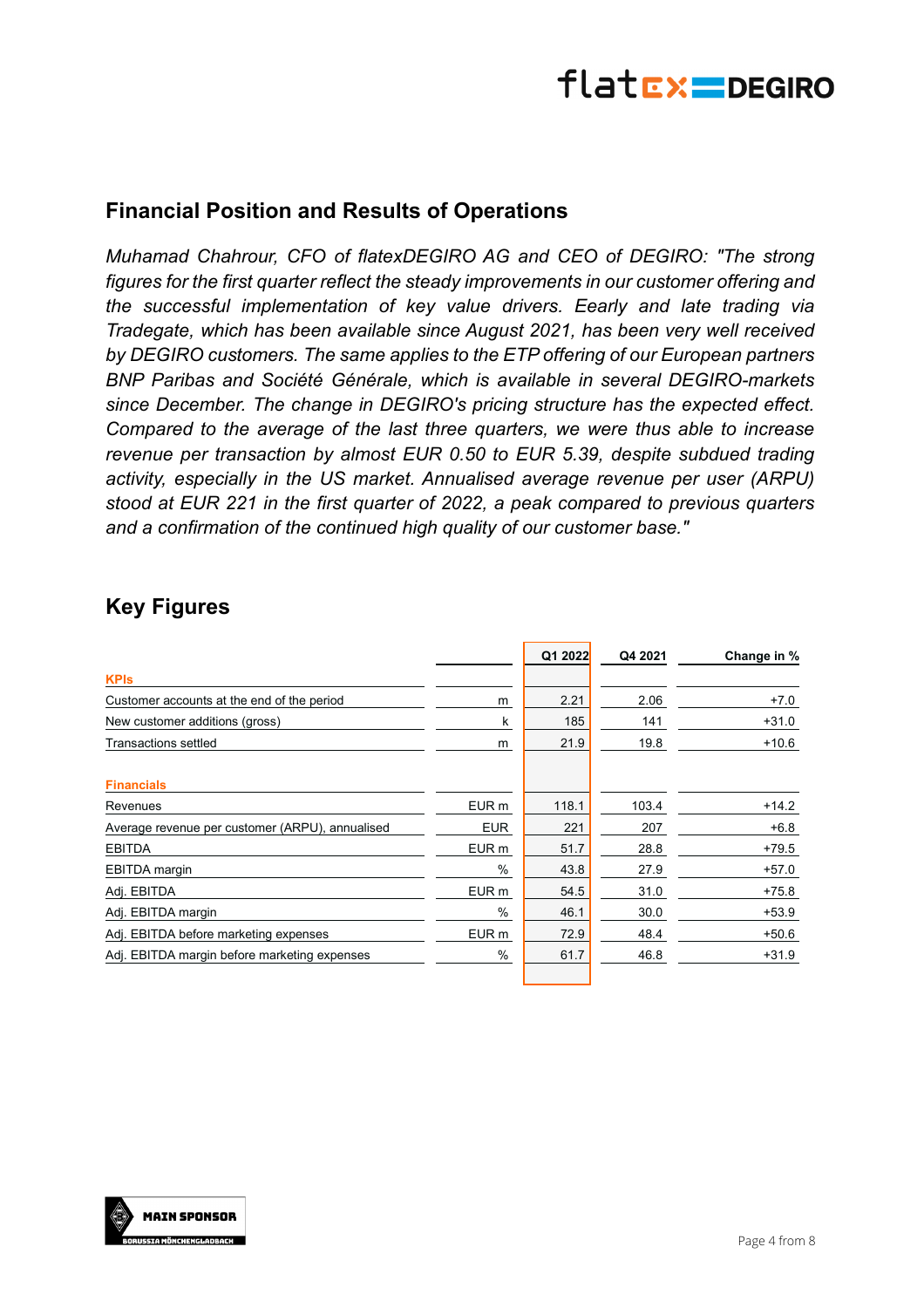

#### **Strongest customer growth in the industry**

By the end of March 2022, the number of flatexDEGIRO customer accounts had risen to 2.21 million, an increase of 7.0 percent compared to the 2.06 million customer accounts on 31 December 2021. In total, flatexDEGIRO added around 185,000 new customer accounts in the first quarter of 2022, approximately 44,000 or 31.0 percent more than in the fourth quarter of 2021. flatexDEGIRO has thus left its most important peers far behind in the past three months and has further consolidated its position as the fastest-growing pan-European online broker.

In continuation of its strategy to focus exclusively on the online brokerage business, flatexDEGIRO terminated with around 20,000 non-brokerage customers in the course of the first quarter of 2022, as already announced in the Trading Update at the beginning of January 2022. Furthermore, around 8,000 customer accounts were closed by flatexDEGIRO in the course of the customer migration in Austria from DEGIRO to flatex.

The customer retention rate was around 99.5 percent at the end of the first quarter.

#### **Subdued trading activity is clearly overcompensated by customer growth**

The number of transactions settled via flatexDEGIRO's platforms increased by 10.6 percent to 21.9 million in the first quarter of 2022 (Q4 2021: 19.8 million). The increase is primarily due to strong customer growth. It overcompensated the subdued trading activity of retail investors in the first quarter of 2022, which remained at the level of the previous quarter due to fears of interest rate hikes, rising inflation and war.

#### **Growth Markets with strongest customer growth, Core Markets with significantly more transactions**

With a presence in 18 European countries, flatexDEGIRO structures its market presence according to the size and growth dynamics of its customer base. The **Core Markets** with the largest customer base include Germany, the Netherlands and Austria. The strongest growth opportunities are seen in France, Spain, Portugal, Italy, Switzerland, Ireland and the United Kingdom (**Growth Markets**). The remaining markets (Denmark, Norway, Sweden, Finland, Poland, Hungary, the Czech Republic and Greece) are described as **Research Markets.**

In the first quarter of 2022, the most significant gains in customers were achieved in the Growth Markets, both in absolute figures (approx. +86,000) and in relative terms (+13 percent). The large customer base in the Core Markets also recorded further growth (+4 percent or approx.+46,000), but particularly impressived with a significant increase in transactions compared to the fourth quarter (+2.2 million or +17 percent).

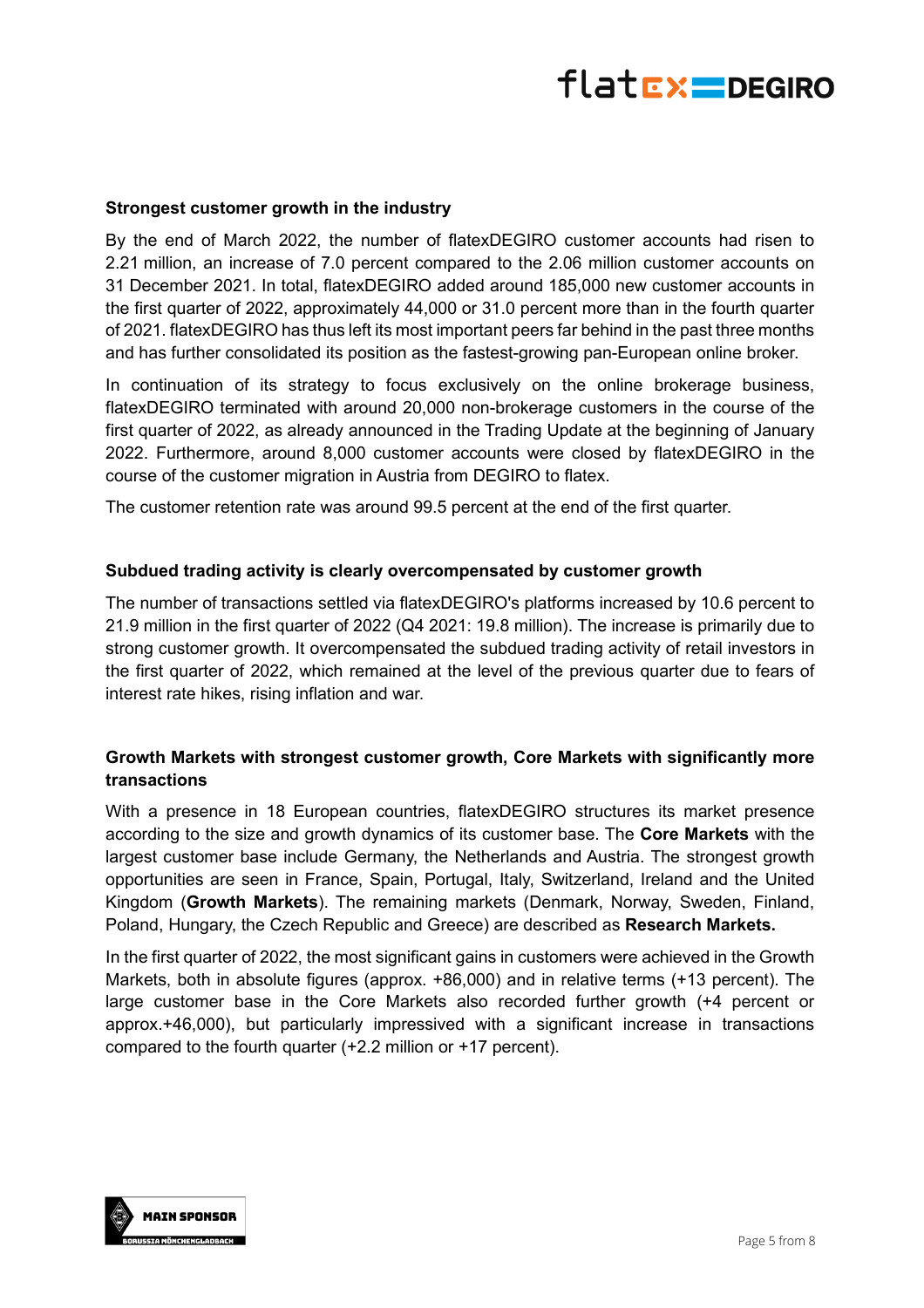## flatrx pegiro

|                                        | Q1 2022 | Q4 2021 | <b>Growth absolute</b> | Growth in % |
|----------------------------------------|---------|---------|------------------------|-------------|
| <b>Customer accounts (in millions)</b> |         |         |                        |             |
| flatexDEGIRO                           | 2.21    | 2.06    | $+0.15$                | $+7.0$      |
| <b>Core Markets</b>                    | 1.35    | 1.30    | $+0.05$                | $+3.7$      |
| <b>Growth Markets</b>                  | 0.75    | 0.67    | $+0.09$                | $+12.9$     |
| <b>Research Markets</b>                | 0.11    | 0.10    | $+0.01$                | $+11.9$     |
| <b>Transactions (in millions)</b>      |         |         |                        |             |
| flatexDEGIRO                           | 21.9    | 19.8    | $+2.1$                 | $+10.6$     |
| <b>Core Markets</b>                    | 15.1    | 12.9    | $+2.2$                 | $+16.8$     |
| <b>Growth Markets</b>                  | 6.1     | 6.2     | $-0.1$                 | $-0.9$      |
| <b>Research Markets</b>                | 0.8     | 0.7     | $+0.0$                 | $+2.3$      |

#### **ARPU further improved**

Revenues increased by EUR 14.7 million or 14.2 percent to EUR 118.1 million in Q1 2022 (Q4 2021: EUR 103.4 million). The increase is due to the increased number of transactions as well as higher average revenues per transaction. This was mainly due to the increasing use of early and late trading in the international markets, the successful launch of the derivatives partnerships at DEGIRO with Société Générale and BNP Paribas in December 2021 and the optimised pricing structure at DEGIRO since the end of December 2021.

In relation to customer assets under custody of over EUR 43.1 billion (full year 2021: EUR 43.9 billion), flatexDEGIRO achieved an annualised revenue margin of 117 basis points in the first quarter of 2022 (full year 2021: 110 basis points).

The average revenue per transaction already rose continuously in 2021 and was increased again in the first quarter of 2022 due to the product and pricing measures described above. At EUR 5.39, it reached the highest level since the acquisition of DEGIRO. Based on the last twelve months (LTM), average revenue per transaction stood at EUR 5.05 and thus EUR 0.46 above the annual average in 2021 (EUR 4.59). Annualised revenue per customer account (ARPU) amounted to EUR 221 in the first quarter of 2022, an increase of 7 percent compared to the previous quarter (EUR 207).

The share of revenues resulting from reimbursements from trading venues (so-called "payment for order flow", PFOF) amounted to only 0.7 percent in the first quarter of 2022 and was thus almost completely eliminated.

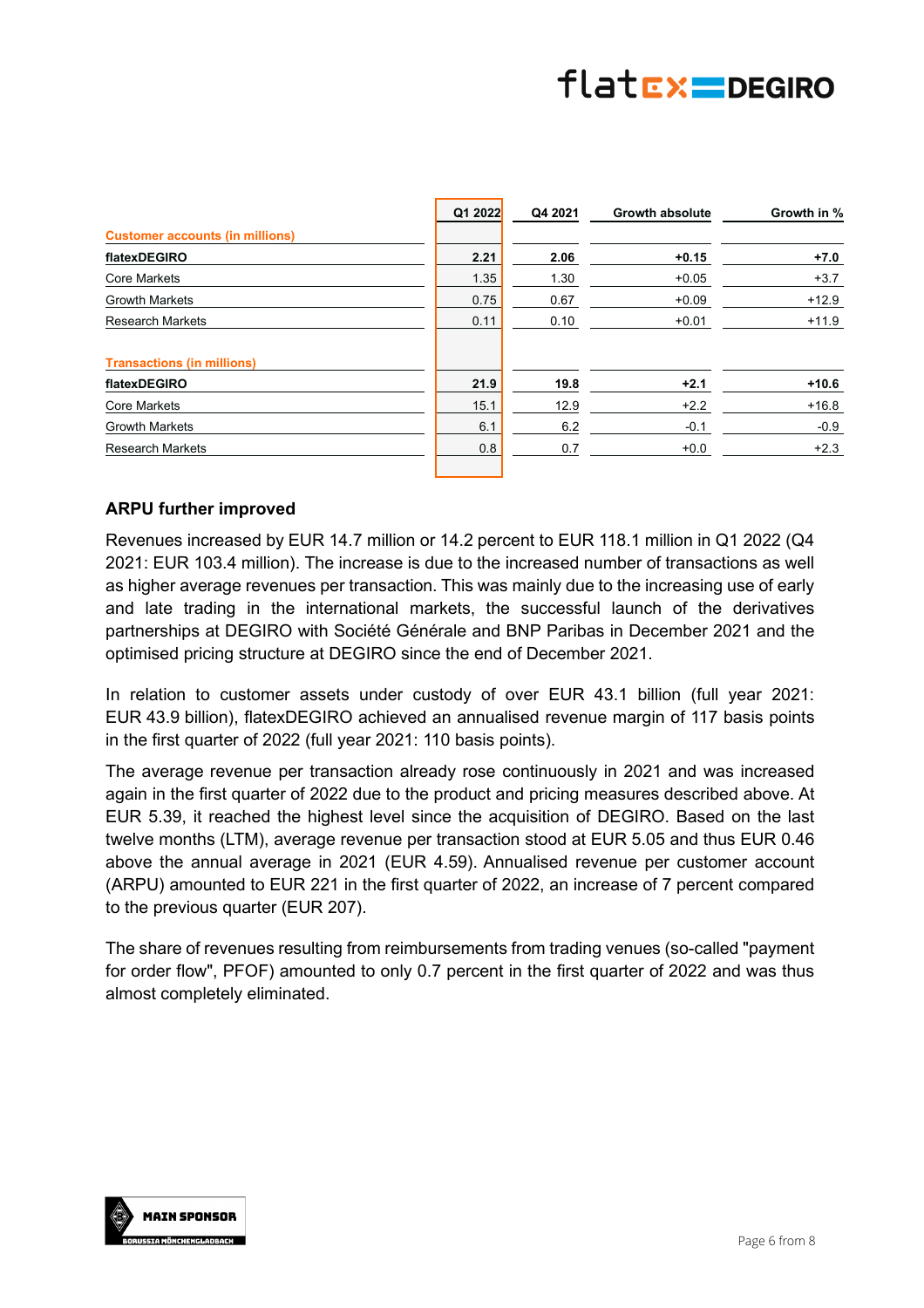

#### **Profitable growth leads to growing profitability**

Due to the high scalability of the business model, the strong operating leverage and the improved monetisation resulting from the successful product and pricing measures at the end of 2021, Adjusted EBITDA increased disproportionately and reached EUR 54.5 million in the reporting period. This corresponds to an increase of 75.8 percent compared to the previous quarter (Q4 2021: EUR 31.0 million). The Adjusted EBITDA margin in the first quarter of 2022 amounted to 46.1 percent (Q4 2021: 30.0 percent).

In the past reporting period, flatexDEGIRO continued to strengthen brand awareness, particularly in the Growth Markets, in order to enable long-term growth with high-quality customers. Marketing expenses in the first quarter of 2022 amounted to EUR 18.4 million and were thus another 5.8 percent higher than in the previous quarter (EUR 17.4 million). The pure operating profitability before these future-oriented expenses (Adj. EBITDA margin before marketing expenses) reached 61.7 percent in the first quarter of 2022 and was thus almost 15 percentage points above the comparable number of the fourth quarter 2021 (46.8 percent).

## **Outlook**

The management confirms its forecast of being able to acquire between 640,000 and 840,000 new customer accounts in the full year 2022 and to settle a total of 95 to 115 million transactions.